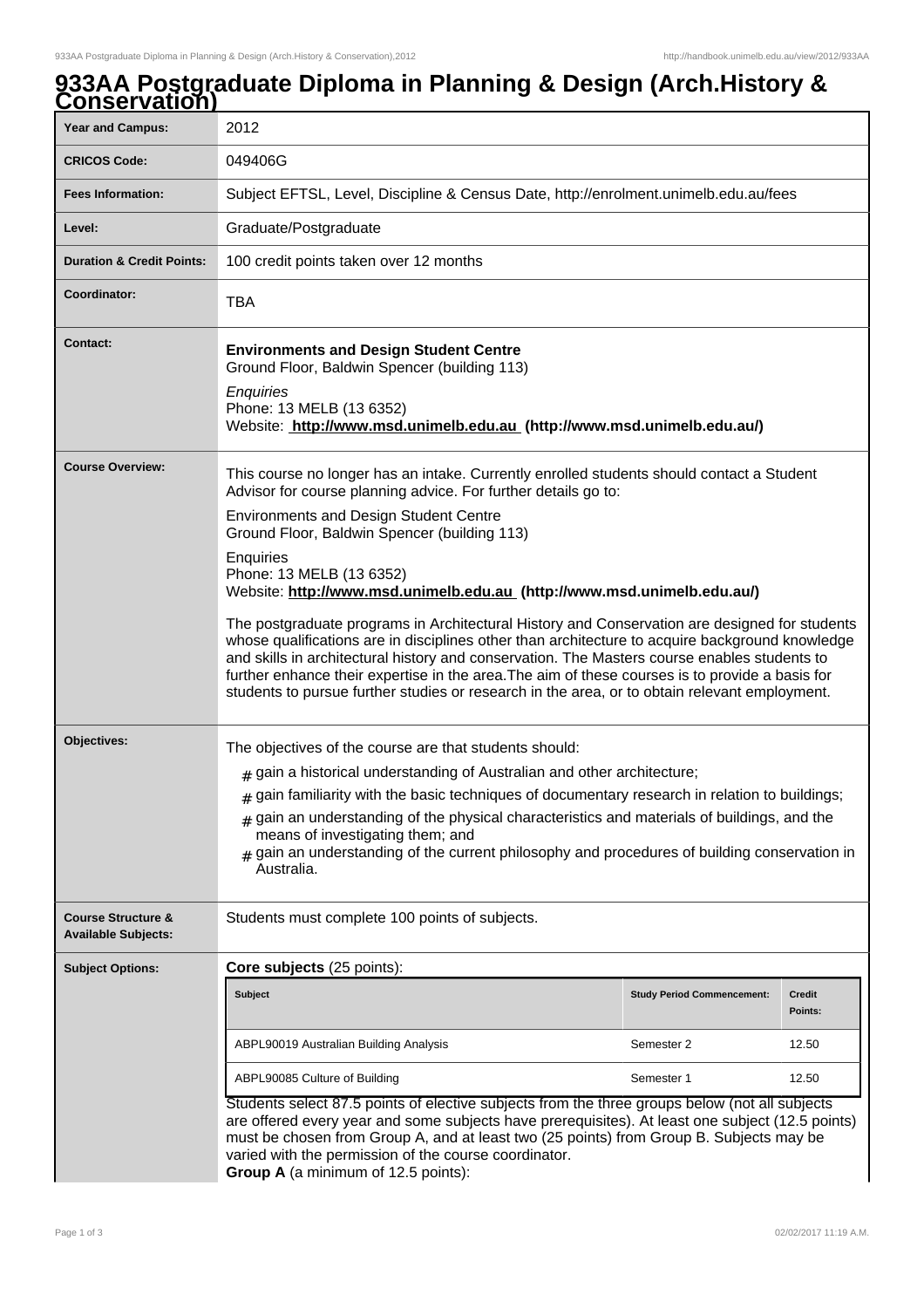|                                                   | <b>Subject</b>                                                                                                                                                                                                                                                                                                                                                                                                                                                                                                                                                                                                                                                                                                                                                                                                                                                                                                                                                                                                                                                                                                                                                                                                                                                                                                                                                                                                                                                                                                                                                                                                                                              | <b>Study Period Commencement:</b> | <b>Credit</b><br>Points: |
|---------------------------------------------------|-------------------------------------------------------------------------------------------------------------------------------------------------------------------------------------------------------------------------------------------------------------------------------------------------------------------------------------------------------------------------------------------------------------------------------------------------------------------------------------------------------------------------------------------------------------------------------------------------------------------------------------------------------------------------------------------------------------------------------------------------------------------------------------------------------------------------------------------------------------------------------------------------------------------------------------------------------------------------------------------------------------------------------------------------------------------------------------------------------------------------------------------------------------------------------------------------------------------------------------------------------------------------------------------------------------------------------------------------------------------------------------------------------------------------------------------------------------------------------------------------------------------------------------------------------------------------------------------------------------------------------------------------------------|-----------------------------------|--------------------------|
|                                                   | 702-833 Asian Architecture A (PG)                                                                                                                                                                                                                                                                                                                                                                                                                                                                                                                                                                                                                                                                                                                                                                                                                                                                                                                                                                                                                                                                                                                                                                                                                                                                                                                                                                                                                                                                                                                                                                                                                           | Not offered 2012                  | 12.50                    |
|                                                   | 702-834 Asian Architecture B (PG)                                                                                                                                                                                                                                                                                                                                                                                                                                                                                                                                                                                                                                                                                                                                                                                                                                                                                                                                                                                                                                                                                                                                                                                                                                                                                                                                                                                                                                                                                                                                                                                                                           | Not offered 2012                  | 12.50                    |
|                                                   | <b>Group B</b> (a minimum of 25 points):                                                                                                                                                                                                                                                                                                                                                                                                                                                                                                                                                                                                                                                                                                                                                                                                                                                                                                                                                                                                                                                                                                                                                                                                                                                                                                                                                                                                                                                                                                                                                                                                                    |                                   |                          |
|                                                   | <b>Subject</b>                                                                                                                                                                                                                                                                                                                                                                                                                                                                                                                                                                                                                                                                                                                                                                                                                                                                                                                                                                                                                                                                                                                                                                                                                                                                                                                                                                                                                                                                                                                                                                                                                                              | <b>Study Period Commencement:</b> | <b>Credit</b><br>Points: |
|                                                   | 702-833 Asian Architecture A (PG)                                                                                                                                                                                                                                                                                                                                                                                                                                                                                                                                                                                                                                                                                                                                                                                                                                                                                                                                                                                                                                                                                                                                                                                                                                                                                                                                                                                                                                                                                                                                                                                                                           | Not offered 2012                  | 12.50                    |
|                                                   | ABPL90020 Measured Drawing                                                                                                                                                                                                                                                                                                                                                                                                                                                                                                                                                                                                                                                                                                                                                                                                                                                                                                                                                                                                                                                                                                                                                                                                                                                                                                                                                                                                                                                                                                                                                                                                                                  | Semester 1                        | 12.50                    |
|                                                   | CUMC90004 Materials and Techniques of Artefacts                                                                                                                                                                                                                                                                                                                                                                                                                                                                                                                                                                                                                                                                                                                                                                                                                                                                                                                                                                                                                                                                                                                                                                                                                                                                                                                                                                                                                                                                                                                                                                                                             | February                          | 12.50                    |
|                                                   | ABPL90075 Landscape Heritage & Conservation                                                                                                                                                                                                                                                                                                                                                                                                                                                                                                                                                                                                                                                                                                                                                                                                                                                                                                                                                                                                                                                                                                                                                                                                                                                                                                                                                                                                                                                                                                                                                                                                                 | Not offered 2012                  | 12.50                    |
|                                                   | 702-834 Asian Architecture B (PG)                                                                                                                                                                                                                                                                                                                                                                                                                                                                                                                                                                                                                                                                                                                                                                                                                                                                                                                                                                                                                                                                                                                                                                                                                                                                                                                                                                                                                                                                                                                                                                                                                           | Not offered 2012                  | 12.50                    |
|                                                   | Group C (balance of 37.5 points):                                                                                                                                                                                                                                                                                                                                                                                                                                                                                                                                                                                                                                                                                                                                                                                                                                                                                                                                                                                                                                                                                                                                                                                                                                                                                                                                                                                                                                                                                                                                                                                                                           |                                   |                          |
|                                                   | Subject                                                                                                                                                                                                                                                                                                                                                                                                                                                                                                                                                                                                                                                                                                                                                                                                                                                                                                                                                                                                                                                                                                                                                                                                                                                                                                                                                                                                                                                                                                                                                                                                                                                     | <b>Study Period Commencement:</b> | <b>Credit</b><br>Points: |
|                                                   | 702-841 Modern Architecture A: 19th Century PG                                                                                                                                                                                                                                                                                                                                                                                                                                                                                                                                                                                                                                                                                                                                                                                                                                                                                                                                                                                                                                                                                                                                                                                                                                                                                                                                                                                                                                                                                                                                                                                                              | Not offered 2012                  | 12.50                    |
|                                                   | 108-449 Conservation Materials Chemistry                                                                                                                                                                                                                                                                                                                                                                                                                                                                                                                                                                                                                                                                                                                                                                                                                                                                                                                                                                                                                                                                                                                                                                                                                                                                                                                                                                                                                                                                                                                                                                                                                    | Not offered 2010                  |                          |
|                                                   | 702-832 Modern Architecture B: 20th Century PG                                                                                                                                                                                                                                                                                                                                                                                                                                                                                                                                                                                                                                                                                                                                                                                                                                                                                                                                                                                                                                                                                                                                                                                                                                                                                                                                                                                                                                                                                                                                                                                                              | Not offered 2012                  | 12.50                    |
|                                                   | 131-545 Writing and Making Histories                                                                                                                                                                                                                                                                                                                                                                                                                                                                                                                                                                                                                                                                                                                                                                                                                                                                                                                                                                                                                                                                                                                                                                                                                                                                                                                                                                                                                                                                                                                                                                                                                        | Not offered 2012                  | 12.50                    |
|                                                   | ABPL90267 Development of Western Architecture                                                                                                                                                                                                                                                                                                                                                                                                                                                                                                                                                                                                                                                                                                                                                                                                                                                                                                                                                                                                                                                                                                                                                                                                                                                                                                                                                                                                                                                                                                                                                                                                               | Semester 1                        | 12.50                    |
|                                                   | ABPL90228 Post-Renaissance Architecture                                                                                                                                                                                                                                                                                                                                                                                                                                                                                                                                                                                                                                                                                                                                                                                                                                                                                                                                                                                                                                                                                                                                                                                                                                                                                                                                                                                                                                                                                                                                                                                                                     | Not offered 2012                  | 12.50                    |
| <b>Entry Requirements:</b>                        | The Postgraduate Diploma course is offered to applicants who have completed an approved<br>degree in a field relevant to the postgraduate course of study. If an applicant intends to use<br>the course as preparation for a Masters program, advice on subject selection must be sought<br>from the Course Coordinator. A minimum average of H2B (70%) is required in the Postgraduate<br>Diploma for progression to the Masters course.<br><b>Application Closing Dates</b><br>$_{\#}$ 30 November for commencement in Semester 1 (March)<br>$#$ 31 May for commencement in Semester 2 (July)<br>$#$ International applicants should apply by 30 April for commencement in Semester 2 (July)                                                                                                                                                                                                                                                                                                                                                                                                                                                                                                                                                                                                                                                                                                                                                                                                                                                                                                                                                              |                                   |                          |
| <b>Core Participation</b><br><b>Requirements:</b> | The Melbourne School of Design is the graduate school of the Faculty of Architecture, Building<br>and Planning. It offers professional entry programs in Architecture, Construction Management,<br>Landscape Architecture, Property and Urban Planning. It offers specialist development<br>programs in Property Valuation, Planning and Design and in Urban Design. The Melbourne<br>School of Design welcomes applications from students with disabilities. It is the University<br>and Faculty (Architecture, Building and Planning) policy to take reasonable steps to make<br>reasonable adjustments so as to enable students' participation in degrees offered by the<br>Melbourne School of Design (MSD). A candidate for degrees offered in the MSD must have<br>abilities and skills which include the following: observation; communication; motor; conceptual,<br>integrative, and quantitative; and behavioural and social. Adjustments can be provided to<br>minimise the impact of a disability, however, particularly at Masters level, students need to<br>be able to participate in programs in an independent manner and with regard to their safety<br>and the safety of others.(i) Observation: Candidates must be able to read text, diagrams,<br>maps, drawings and numerical data. Candidates should be able to observe details at a number<br>of scales and to record useful observations of environmental contexts.(ii) Communication:<br>Candidates should be able to communicate with fellow students, professional and academic<br>staff, members of relevant professions and the public. Candidatesmust be able to communicate |                                   |                          |